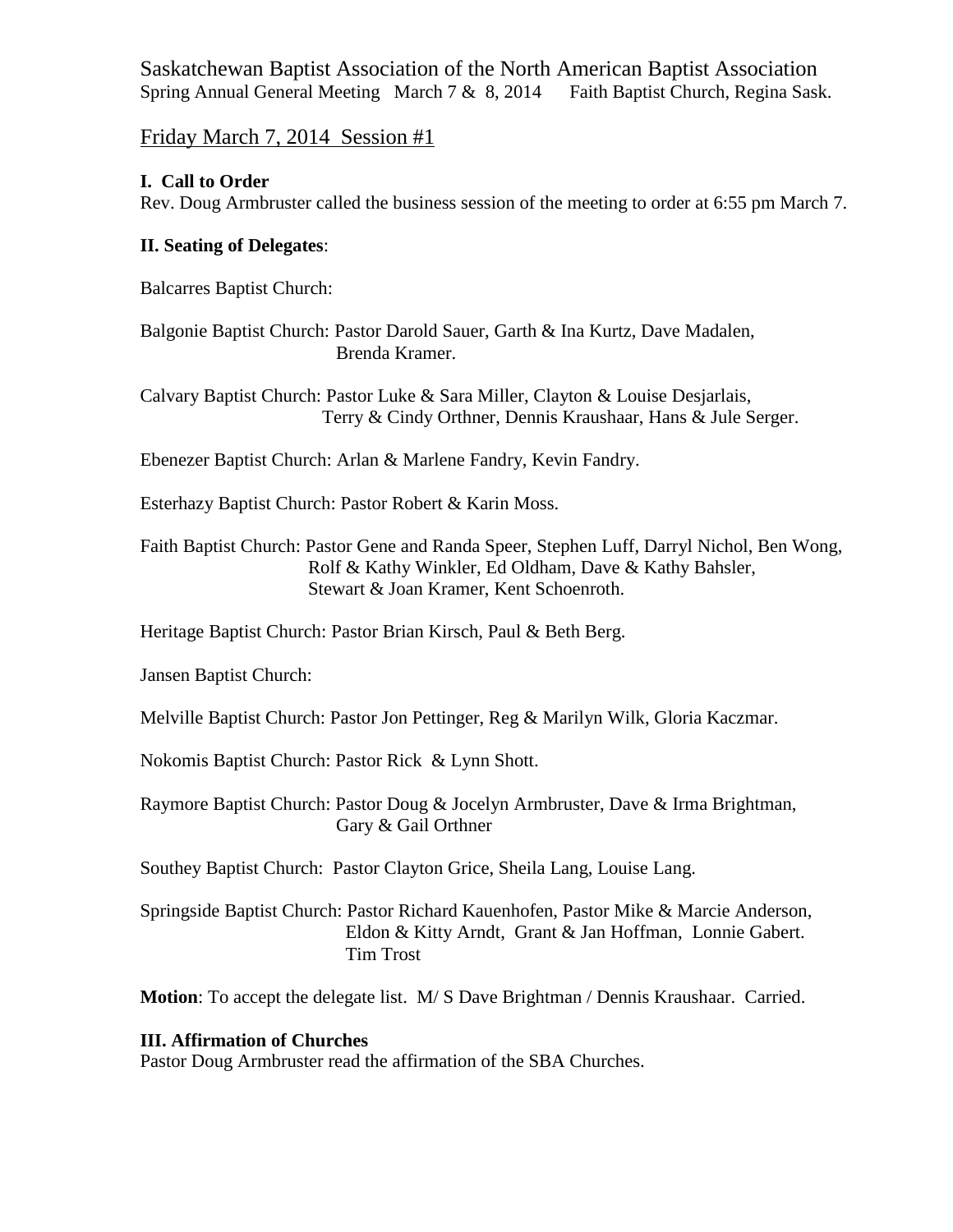## **IV. Approval of Agenda**

There were no errors, additions or deletions to the agenda.

**Motion:** That the agenda be approved as presented. M/ S: Ken Solberg/ Terry Orthner.Carried.

**Motion**: To allow hands to be raised, instead of standing, to vote upon a motion.

M/ S: Jule Serger / Rick Shott. Carried.

**V. Motion**: Approval of Previous Minutes ( as presented) of Spring Meeting 2013. M/ S: Terry Orthner / Ken Schoenroth. Carried.

## **VI. Appointment of Scrutineers** by Moderator.

 **Motion**: To appoint Rick Shott and Terry Orthner as scrutineers. M/ S: Doug Armbruster / Dennis Krausher. Carried.

- **Motion:** To recognize Grant Pattimore as a seated delegate. M/ S: Hans Serger/Dave Brightman
- **Motion**: To recess the business meeting until 9 am Saturday. M/ S: Grant Hoffman / Sheila Lang. Carried.

# Saturday March 8, 2014 Morning Session #2

Before beginning the business meeting, prayer requests were shared and Rev. Armbruster brought the requests before the Lord.

**Motion**: To begin the morning session of the business meeting with the main emphasis being on Good Spirit Camp and our Saskatchewan missionaries. M/ S: Hans Serger / Garth Kurtz. Carried.

Additional names were added to the delegates' list: see II Seating of Delegates. Guest speaker Dr. Scott Hagley was added as being present.

# **VII. Good Spirit Bible Camp report**

a) Gary Orthner GSBC Chairman's report.

Gary reported the camp ran at full capacity last summer (2013) with 341 campers attending, an increase of 27% from the previous year. Over 250 people attended Family Camp. The camp board is planning to have an additional cabin built.

The dining hall has outlived its projected lifespan and requires attention or replacement. A Vision Committee has been put into place to see how to increase the available room at the camp. With the program continuing to grow we need a long term and more comprehensive vision for the facility. Fortunately our forefathers purchased a large piece of property which will give us room to grow. A consultant is being engaged to look at the entire property and make proposals for a future plan encompassing all aspects of the camp.

An offer has been made to an individual for the position of full time director. This person will help grow and sustain the camp program.

Spring and Fall rentals of the camp have been good. Day trips by schools in the Good Spirit School division have been successful.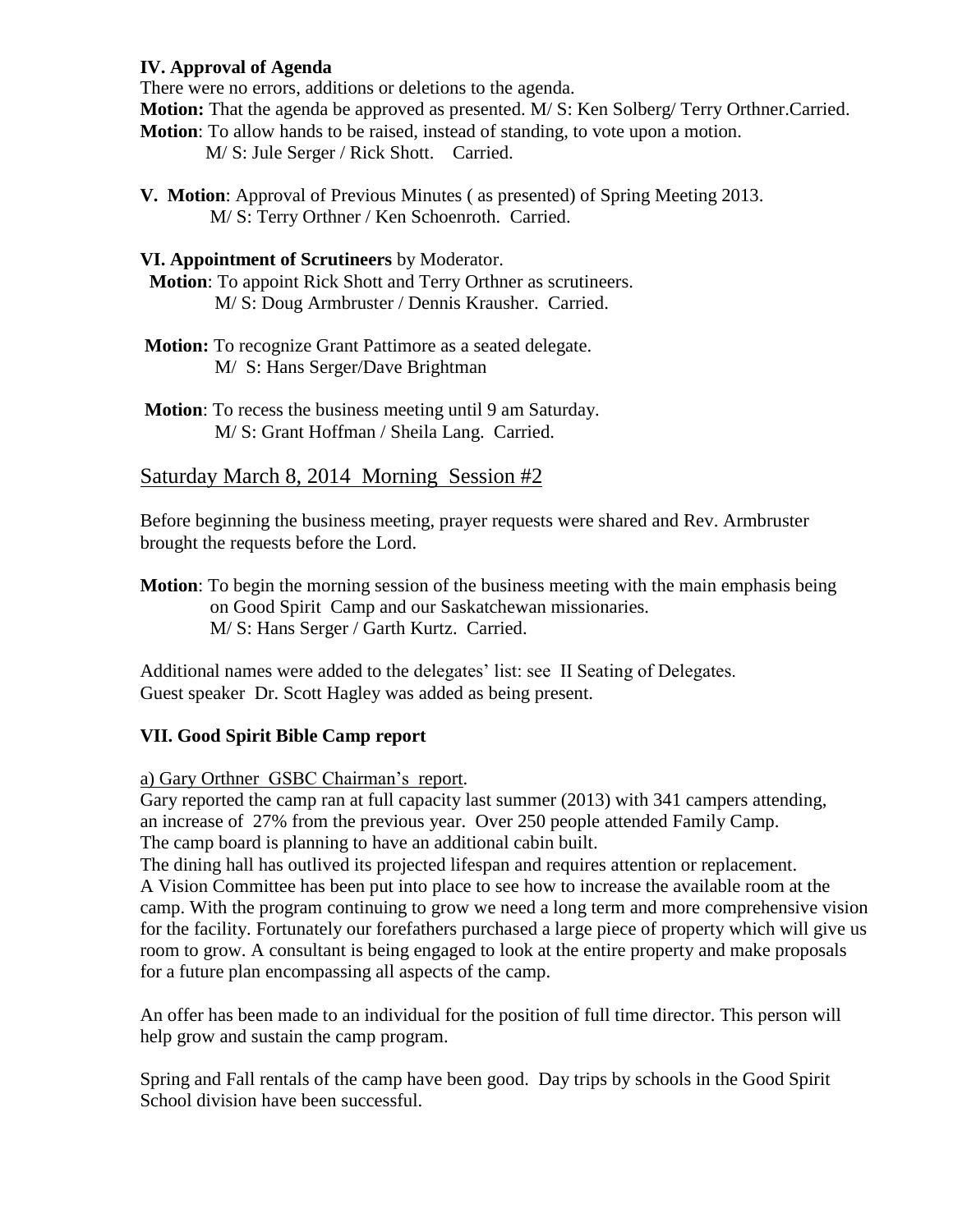Some follow-up of campers is being done after summer camps, however more would be better. Having a director to visit our churches would be important in promoting GSBC across Saskatchewan.

GSBC and the SBA have a very successful partnership. Gary thanked the SBA for their support both financially and through prayer.

#### b) Mike Anderson – Camp Pastor's report

Mike stated that since he began serving on the camp board in 2006 he has watched the development of GSBC in many areas. The vision of 'Following God and being transformed and modeled by God' has helped maximize the use of this ministry, its resources and the facility. 175 students have used the camp through the GSSD rental program, and there have been campers who came to GSBC who were in school programs. Other leadership groups have also utilized our GSBC- Girl Guides as an example. Our camp is impacting people in the area and reaching out to the province.

Skills Program – Since 2005 approximately 15 new skills programs have been added to GSBC (horseback riding, archery, climbing walls, etc). These programs appeal to kids who might not come to camp otherwise, and at camp they encounter Christ. A survey was taken asking youth and teens what they would like to have in addition to the programs already offered. The main request was for a remote controlled car course. Plans are to use the existing racetrack for this.

The camp operated at maximum capacity in Summer 2013 with a 27% increase compared to 2012. It was so full that some cabin leaders had to sleep on the cabin floors. Mike said that the Staff at GSBC has been exceptional and amazing! There has been an effort to have leadership development prior to camp, and follow-up with campers afterward. Camp should be seen as an extension of the church, so partnering with churches in the communities the kids come from is very important.

Church Buy-In: Having the churches aware of what is happening at camp is integral to the success of camp programs. Churches should feel they are a part of camp such as helping financially to send campers and finding ways we can serve each other. For example: Can camp leaders help churches run their summer VBS programs?

Other things the Camp board is addressing:

- board governance

- long term site development and facility plan how can it be designed to bring the most impact not only in the future, but now?
- funding strategies how can we maximize our resources especially when the summers are so full?
- The Camp board covets prayer for the staff, the campers and the volunteers.

## **VIII. GSBC Financial Report and Budget** – see attached document.

Kathy Bahsler presented the Good Spirit Bible Camp financial report. **Motion**: To approve the GSBC financial report. M/ S Kathy Bahsler / Garth Kurtz. Carried.

Rev Doug Armbruster invited Grant Pattimore to bring an oral report about his ministry on "Carry The Kettle" reserve. Grant thanked the SBA churches for their prayer and financial support. GSBC has had an average of 25 to 30 kids attend from the reserve. The native kids really enjoy camp and they are already asking for 2014 GSBC registration forms. Having them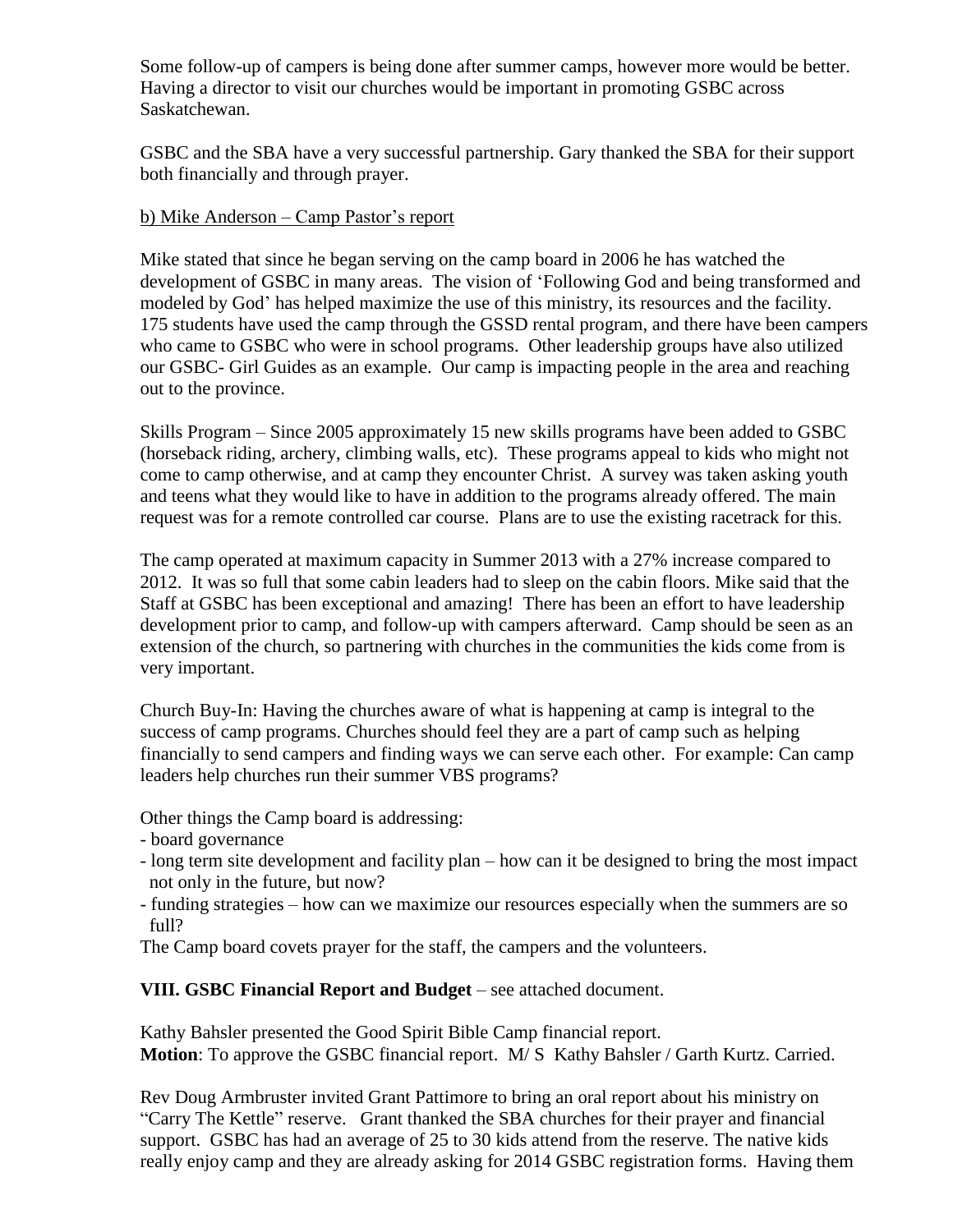integrated with the other kids has provided good stability at camp. Grant has seen a kindred spirit and warmth from the kids who have attended camp over the years. Many have accepted Christ. Praise the Lord for Camp! Many of these kids come from difficult homes. It is great to now have a kinship with adults who once attended GSBC as kids.

Grant asked for prayer as the Awana Club on the reserve continues. Approximately 21 kids attend; he and Nettie could use another helper on Awana nights one who is consistent in attending and ready to help out.

Daniel Stonechild – Grant continues to mentor Daniel and his brother as well as 2 other young men. These fellows come out to help with Youth sports nights.

Saturday March 8 Afternoon Session #3

**Motion**: To open the afternoon session. M/ S Luke Miller / Stuart Kramer. Carried

**IX. Taylor report** – no report available.

**X. NAB Report** – no report available.

**XI. Sioux Falls Seminary Report** – no report available.

**XII. CEIF Report** – no report available.

## **XIII. SBA Financial Report and Budget.**

In absence of the treasurer, delegates were asked to view the financial report as presented in the book.

**Motion**: Motion was made to accept the 2014 budget as presented.

M/S: Clayton Grice/ Jon Pettinger.

Upon closer examination it was pointed out that no budget information for 2014 was included in the SBA booklet. Rev Doug apologized profusely for the omission.

**Motion:** That the previous motion to accept the 2014 budget be retracted; and that a 20 minute recess be taken until it can be produced for the delegates. M/S: Dennis Kraushaar/ \_\_ ? \_\_\_\_. In the meantime it was suggested to continue the meeting as the agenda directed.

## **XIV. Nominations Committee Report**

Kendall Buhler and Ina Kurtz, representing the Nominations Committee submitted the following list of nominations for positions on the Leadership Team. The committee would like to thank everyone who prayerfully considered accepting positions on the SBA Leadership Team. They are grateful that the Lord has provided the following people willing to serve. **Motion:** that the nominations be presented as follows: M/S: Ina Kurtz / Gail Orthner. Carried.

Moderator: Doug Armbruster ( $2$  year term,  $3<sup>rd</sup>$  term to serve)

No more nominations were received.

**Motion:** To cease nominations for Moderator. M/S: Rick Shott / Mike Anderson. Carried.

Member at Large: Kent Schoenroth ( $2$  year term,  $3<sup>rd</sup>$  year to serve) No more nominations were received.

**Motion**: To cease nominations for first Member-at Large position.

M/ S: Terry Orthner/ Sheila Lang Carried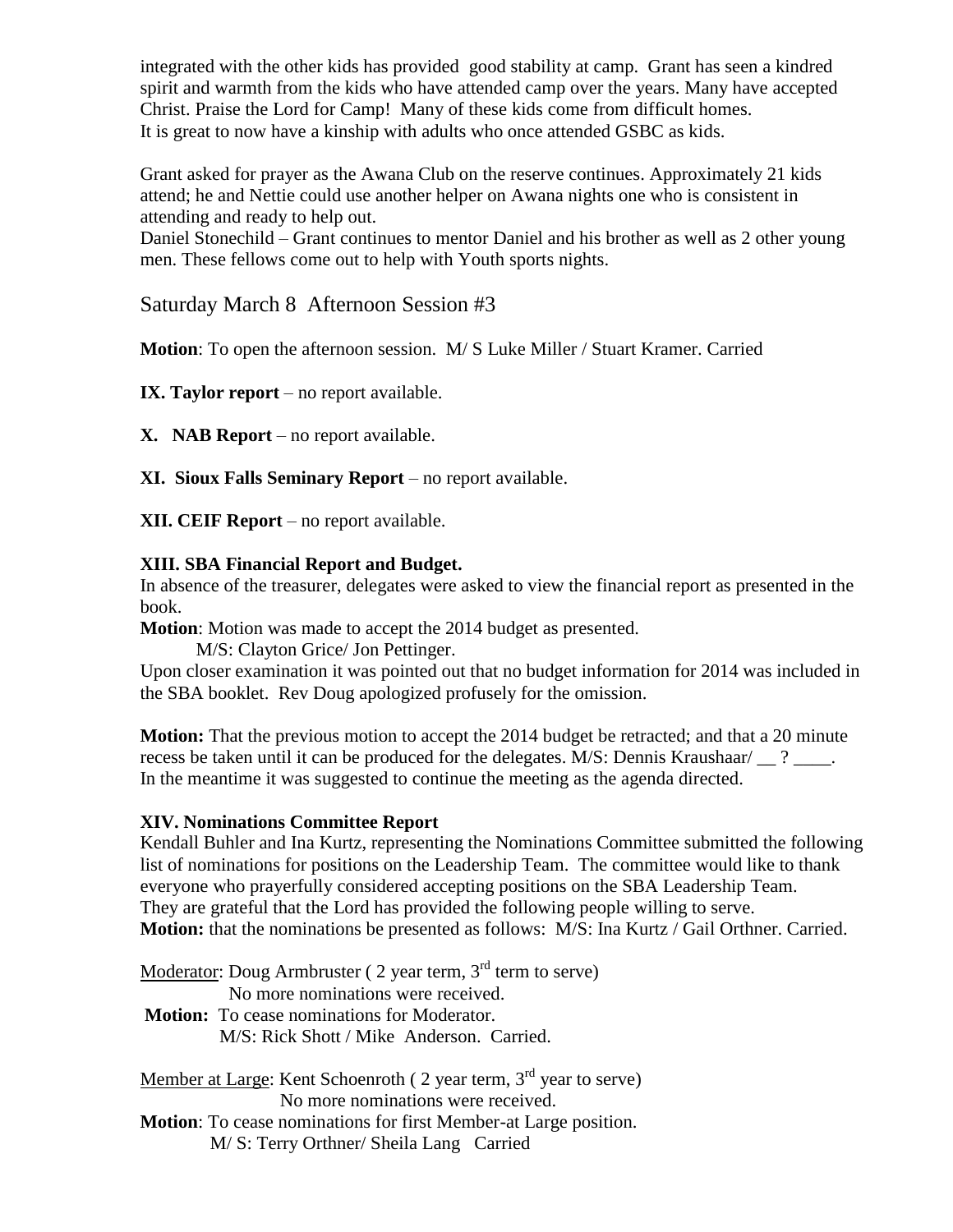Member at Large: Garth Kurtz ( $2$  year term  $1<sup>st</sup>$  year to serve) No more nominations were received .

**Motion:** To cease nominations for second Member-at Large position. M/S: Clayton Desjarlais / Dennis Kraushaar. Carried.

Credentials Committee: Walter Foth  $(3 \text{ year term}, 2^{\text{nd}} \text{ term to serve})$  No more nominations were received. **Motion**: To cease nominations for Credentials Committee position. M/S: Stephen Luff / Grant Hoffman. Carried.

Nominations Committee: Kendall Buhler  $(1$  year term,  $3<sup>rd</sup>$  year to serve) Ina Kurtz  $(1$  year term,  $3<sup>rd</sup>$  term to serve) Gail Orthner  $(1$  year term,  $3<sup>rd</sup>$  term to serve)

The following position has not been filled. Please ask the Lord to guide the person He has called to this position:

Secretary: (2 year term.)

 No nominations came from the floor. Position will remain vacant. The Leadership Team will seek to find and appoint someone for this position.

## **XV. Election of Officers** – none required.

# **XVI. Future Meeting dates and locations**:

October 25, 2014 – Melville Baptist Church

March  $6 - 8$ , 2015 – Heritage Baptist Church

In 2012 a memo was sent to all churches and leadership members stating the dates and locations for future meetings up to and including 2019. This was done to have dates in place to secure speakers for the SBA meetings.

The 2014 Budget was printed and handed out to the delegates. Discussion followed regarding various areas:

- A suggested figure for contributions from churches to the SBA: approximately 5% of their budget excluding the amount budgeted for missions.
- Churches have their budgets set at various times throughout the year so funds come in at varying times.
- In 2014 we will need to step up our giving to meet the budget.
- Youth budget is set at \$5000 annually so there is a sufficient amount accumulated to cover travel costs for the NABC international youth conference.
- Silverwood funds were put into a reserve fund to be used for church ministry. If any money from that fund was borrowed for other purposes, it must be repaid.
- Churches are encouraged to NOT wait until the end of the year to send in their support to the SBA. Sending in support QUARTERLY ( every 3 months) would be much appreciated so cash flow can be maintained to cover ongoing expenses.
- People are encouraged to consider individual support to the SBA.
- RM travel is considerable. Ken attends the cluster meetings and tries to make 2 visits to each SBA church annually. He has been renting vehicles instead of using his own car for longer trip as a cost saving measure. Ken also has at least 2 trips annually to the USA for meetings plus attending other conferences.
- There is a new medical plan now available to pastors.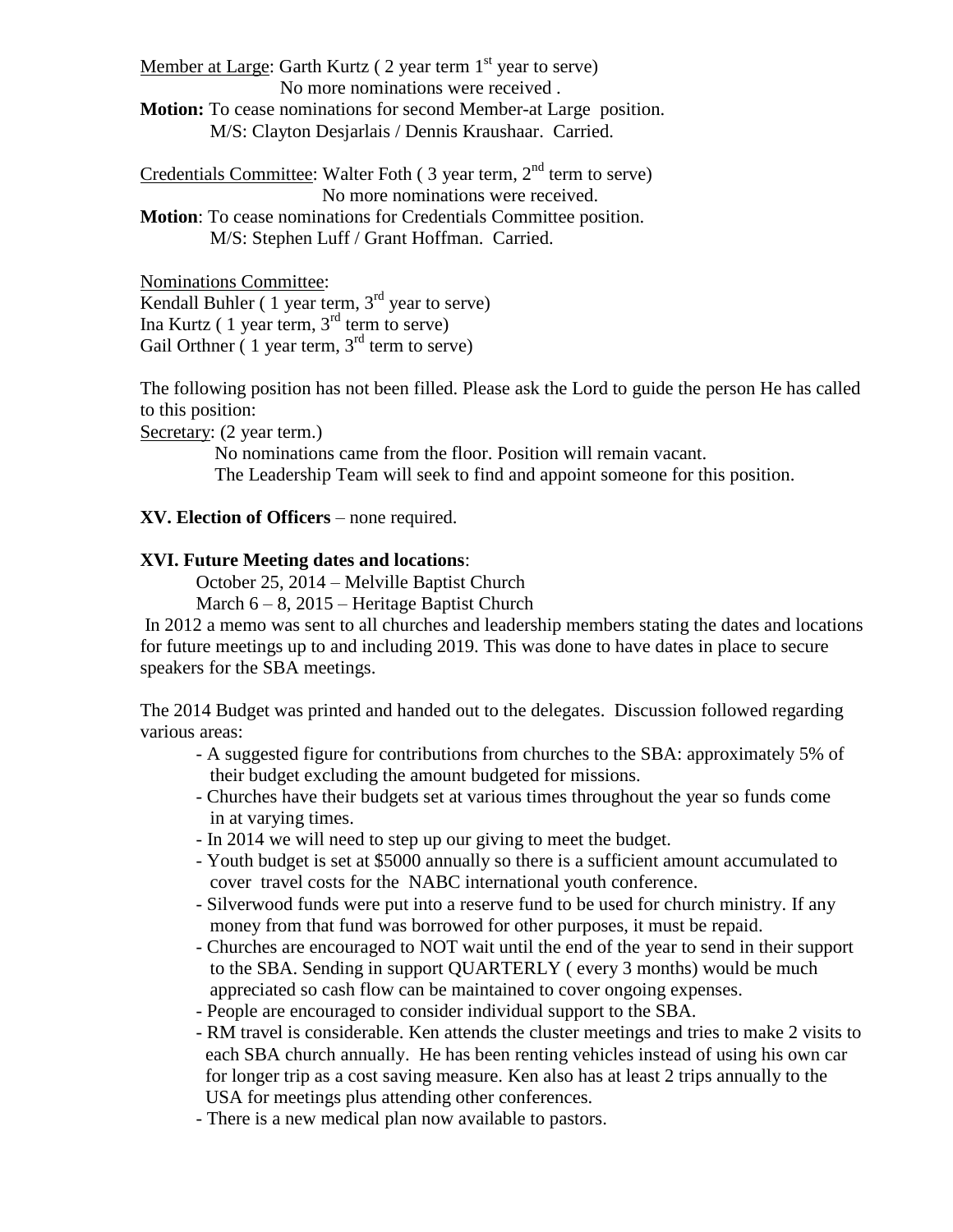**Motion**: To accept the 2014 budget as presented on the sheet of paper ( not in the book). M/S: Clayton Grice / Jon Pettinger. Carried.

#### **WM Report – Beth Berg**

Dave Brightman requested a WM report. Beth responded by reporting on the recommendation to dissolve the SBA Women's ministries. The recommendation / motion was voted upon at the morning WM meeting and accepted. Investments that are currently held by the SBA WM will be transferred to Good Spirit Bible Camp. The SBA WM plan to fulfill their budget for 2014 as outlined. Donations to the SBA WM will continue to be accepted and receipted until Sept 1, 2014. Dissolution date is September 30, 2014.

#### **Note of Thanks**

Rev Doug Armbruster took a few moments to thank Beth Berg and Clayton Grice for the years they have served on the SBA Leadership Team.

**Motion**: To adjourn the SBA 2014 AGM. Moved by Gary Orthner. Carried.

Suggestions for items to be included in future SBA Books: See pages to follow:

a) The dates and locations of SBA Fall and Spring meetings at least 4 years in advance.

b) A tear-out page for listing pastors and church delegates who are attending the SBA meetings, to be used when handing in each church's list to the recording secretary.

c) A page listing the people who have held positions on the Leadership Team for the previous 4 years, and indicating the current length of term remaining for each.

| Melville         |      | 2014 Oct 25 | Heritage Yorkton          | 2015 |
|------------------|------|-------------|---------------------------|------|
| Nokomis          |      | 2015 Oct 31 | Balgonie                  | 2016 |
| Raymore          |      | 2016 Oct 29 | Calvary                   | 2017 |
| Esterhazy        |      | 2017 Oct 28 | Ebenezer                  | 2018 |
| Southey          |      | 2018 Oct 27 | <b>Bay Park Saskatoon</b> | 2019 |
| <b>Balcarres</b> | 2019 |             | Springside                | 2020 |
| Temple Jansen    | 2020 |             | Faith Regina              | 2021 |

#### *Fall Meeting Hosting Rotation: Spring Meeting Hosting Rotation:*

| Melville         |      | 2014 Oct 25 | Heritage Yorkton                      |      | 2015 March 6 - 8   |
|------------------|------|-------------|---------------------------------------|------|--------------------|
| Nokomis          |      | 2015 Oct 31 | Balgonie                              |      | 2016 March 4 - $6$ |
| Raymore          |      | 2016 Oct 29 | Calvary                               |      | 2017 March 3 - 5   |
| Esterhazy        |      | 2017 Oct 28 | Ebenezer                              |      | 2018 March 2 - 4   |
| Southey          |      | 2018 Oct 27 | Bay Park Saskatoon 2019 March $1 - 3$ |      |                    |
| <b>Balcarres</b> | 2019 |             | Springside                            | 2020 |                    |
| Temple Jansen    | 2020 |             | Faith Regina                          | 2021 |                    |
|                  |      |             |                                       |      |                    |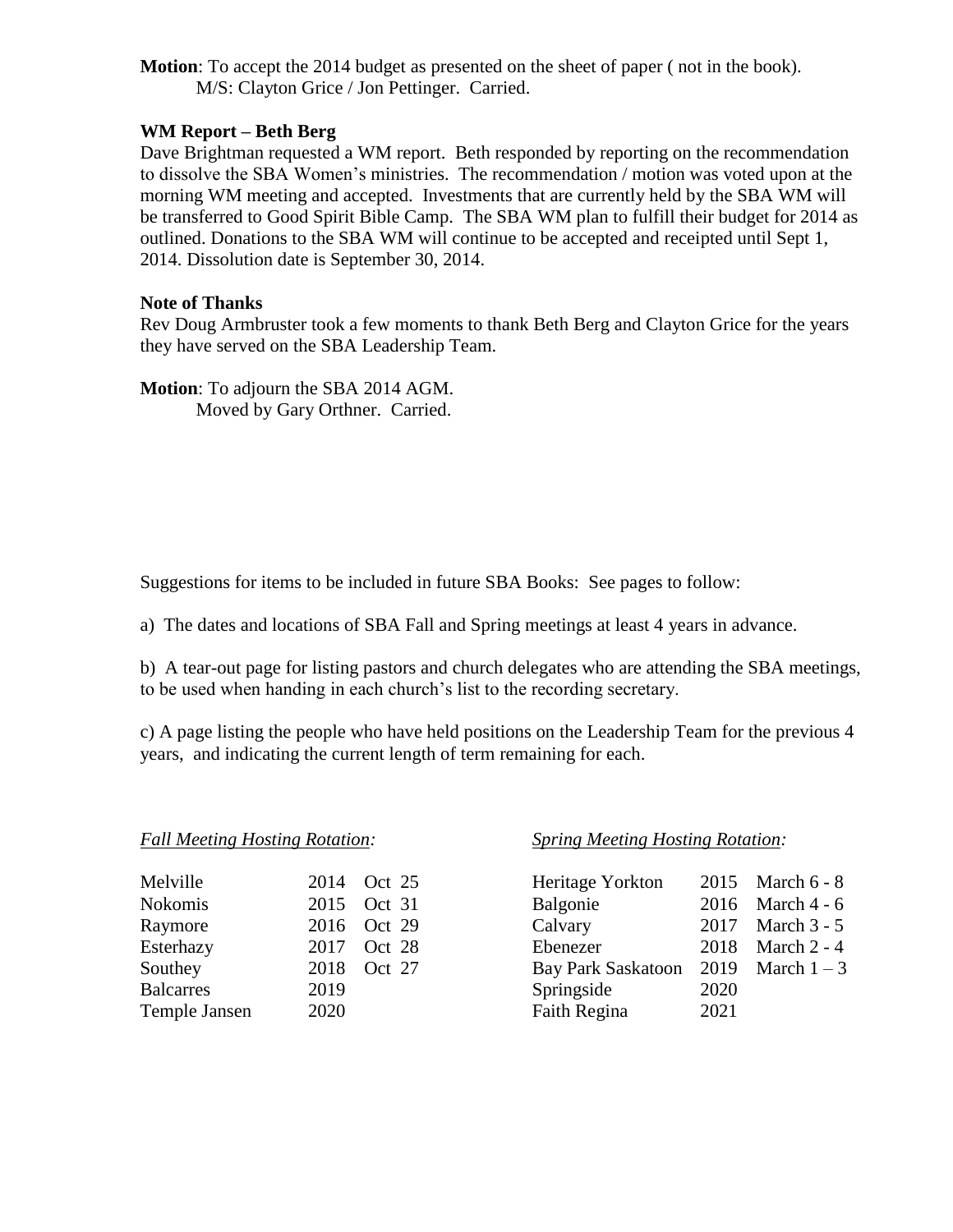| <b>SBA Meeting Delegate List:</b>                                                                                     |  |                                                                                                                      |  |
|-----------------------------------------------------------------------------------------------------------------------|--|----------------------------------------------------------------------------------------------------------------------|--|
|                                                                                                                       |  |                                                                                                                      |  |
|                                                                                                                       |  | <u> 1989 - Johann Stein, mars an deutscher Stein und der Stein und der Stein und der Stein und der Stein und der</u> |  |
| <u> 2000 - Jan James James Barnett, amerikansk politiker (d. 1982)</u>                                                |  |                                                                                                                      |  |
|                                                                                                                       |  | <u> 2000 - Jan James James Jan James James Jan James James Jan James James Jan Jan James James Jan Jan James Jan</u> |  |
| <u> 1989 - Johann Barn, mars ann an t-Amhain an t-Amhain an t-Amhain an t-Amhain an t-Amhain an t-Amhain an t-Amh</u> |  |                                                                                                                      |  |
| Number of delegates allowed for this church: ________                                                                 |  |                                                                                                                      |  |
| Names of Delegates:                                                                                                   |  |                                                                                                                      |  |
|                                                                                                                       |  |                                                                                                                      |  |
|                                                                                                                       |  |                                                                                                                      |  |
|                                                                                                                       |  |                                                                                                                      |  |
| $4. \_$                                                                                                               |  |                                                                                                                      |  |
|                                                                                                                       |  |                                                                                                                      |  |
| $6. \underline{\hspace{2cm}}$                                                                                         |  |                                                                                                                      |  |
|                                                                                                                       |  |                                                                                                                      |  |
| 8.                                                                                                                    |  |                                                                                                                      |  |
|                                                                                                                       |  |                                                                                                                      |  |
|                                                                                                                       |  |                                                                                                                      |  |
| $12. \underline{\hspace{2cm}}$                                                                                        |  |                                                                                                                      |  |
|                                                                                                                       |  |                                                                                                                      |  |
|                                                                                                                       |  |                                                                                                                      |  |
|                                                                                                                       |  |                                                                                                                      |  |